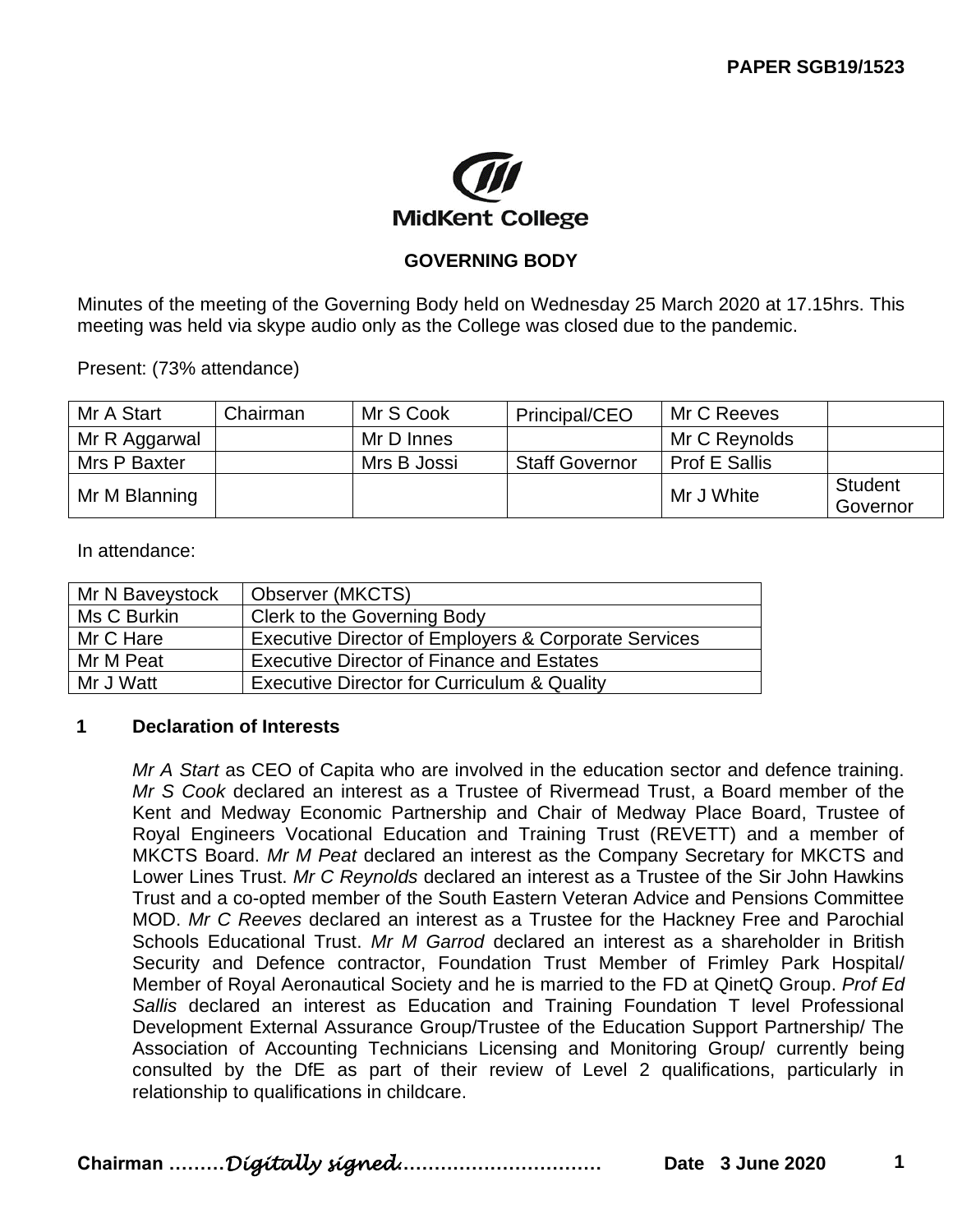#### **2 Apologies for Absence**

Apologies for absence were received from Ian Daniel and Neil Davies.

The Chairman welcomed Nick Baveystock (Observer) to the meeting and Board from 1 April 2020.

The Governing Body thanked Neil Davies and David Innes for their service to the College as this was their last meeting. The Chairman offered thanks on behalf of the College for the contributions made by Neil Davies who has offered to remain on the F&GP Committee as a co-opted member. He also offered thanks to David Innes and recognised his service to the Group.

The Chairman explained how the meeting will proceed under the current situation. As the College is closed due to the coronavirus and the Government directive is for all to stay at home, to enable the meeting to go ahead members have dialled in. It was noted that the Governing Body I&As state that a "meeting" includes a meeting at which the members attending are present in more than one location, provided that by the use of video and/or telephone conferencing facilities it is possible for every person present at the meeting to communicate with each other.

#### **3 Minutes of the Meeting held on Tuesday 10 December 2019 & Extraordinary Meeting held on Friday 31 January 2020 – Paper SGB19/1511 & 1512**

The Minutes of the Meeting held on 10 December 2019 and 31 January 2020 were **accepted** as a true record and will be electronically signed by the Chairman.

#### **4 Coronavirus and the College**

Simon Cook updated members on the current situation with the College closure and the business continuity approach to the situation. He introduced each of the Exec Team individually to report to Governors regarding their areas:

Jackie Watt updated members on the curriculum actions. Students are using various learning platforms to complete activities and work. For those students unable to access these platforms, work books have been provided. Personal Tutors are speaking to all students in a timely manner. Managers and staff are having regular meetings. Interactions are being recorded. Mock tests are being completed, with parents being asked to sign to say the students are conducting the tests independently. The College is in communication with the Awarding Bodies to gain clarification on any additional assessments.

Practical assessments have been suspended and guidance from Ofqual will be issued in the future. Samples of previous assessments will be used to inform final grades. HE staff are conducting lessons online and are available to speak to students during their normal timetable. Students are accessing webinars and group forums.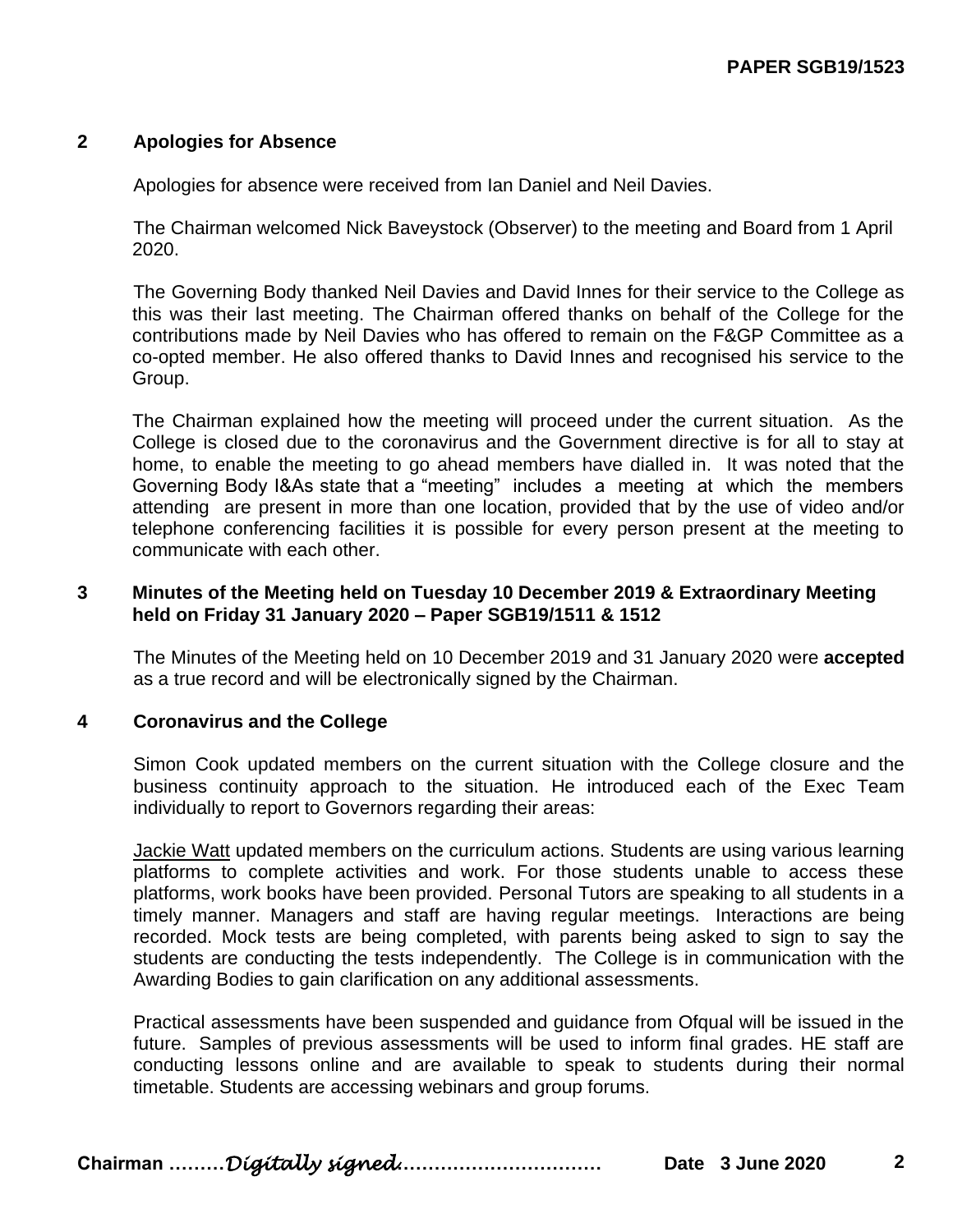# **PAPER SGB19/1523**

Student support continues with wellbeing and counselling services available. Laptops have been issued to students in need and delivery of internet to those who do not have access at home for those we have been made aware of. All ILRs are being returned by MIS who are meeting the usual deadlines. A survey will be carried out before the Easter break to ensure that all support needs are being met. The results will be shared with the Governing Body.

#### **Action: J Watt**

Governors noted the extensive support and actions being taken. They were concerned about the impact on exams but were assured that realistic predicted grades and mock results are being used. The College expects to get clarity next week regarding the process for GCSE exams which should be straight forward. The vocational subjects will be more complex and some practical assessment may have to take place in the new academic year. It is expected but not confirmed, that some on two years courses will be able to complete assessments in their second year and one year courses will use predicated grades and coursework.

Members asked what welfare and social activities are available and were assured that online wellbeing links to websites are being shared with students. A small number of vulnerable students have been attending College as per the Government directive and their needs are being monitored in partnership with the social services. These students will continue to be supported as required.

Members thanked J Watt for the update which provided significant assurance that students are being supported and can continue with their coursework.

Chris Hare updated members on his areas of responsibility. He informed members that, as in line with the business continuity plan, there have been daily video calls with the relevant stakeholders which has proved to be an effective way of communicating. Two weeks prior to closure, the College had been in contact with the other Kent Colleges to plan and align actions and communication.

Human Resources have played an instrumental part in communicating and supporting the workforce throughout this period of change. Decisions regarding pay, sick pay and holiday have been made swiftly to ensure no staff are disadvantaged. Learning and Development have been supporting teaching staff with the new way of working and continuing with CPD. Payroll is business as usual with a contingency plan in place to manage any risk of business continuity. Mental health support has been promoted with particular signposting to our team of Mental Health First Aiders, who continue to be available to staff. Ongoing communications have now been established through a regularly updated FAQ hosted on our intranet site. New Staff induction has continued online and via conferencing.

ICT have been pivotal in supporting staff and students with devices, internet access where possible and generally supporting the overall business continuity. The Governors were assured that the investment made in this area has proved beneficial.

The Marketing team have been in the forefront of communication with many students/parents and prospective students over the last few weeks. The Director of Communications and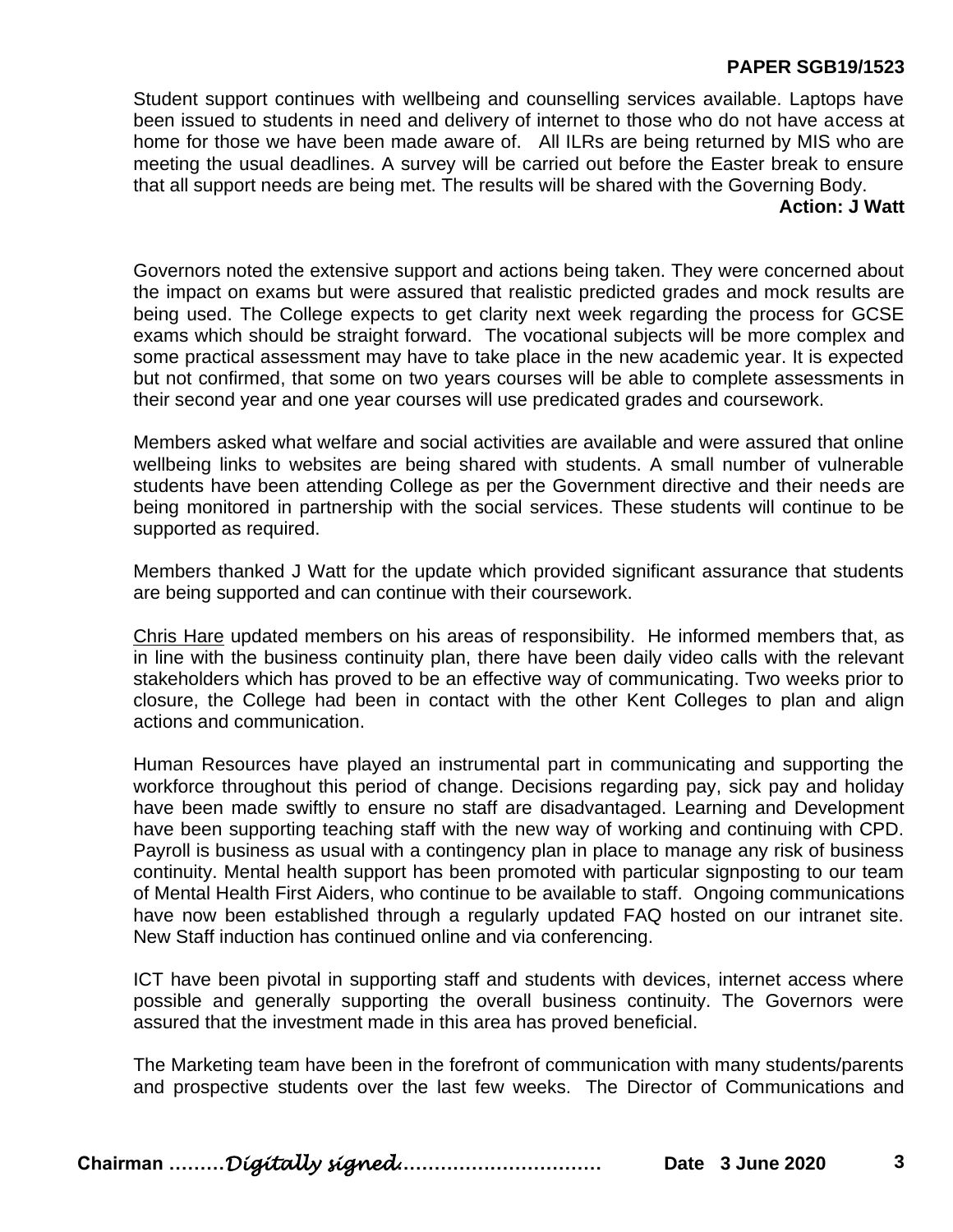# **PAPER SGB19/1523**

Marketing continues to manage all internal and external communications. The team continue with business as usual and are using the time to prepare for the next academic year.

The Apprenticeship team are frequently in contact with every employer and apprentice to ensure communication is clear. As any break in learning for an apprentice may have a financial impact the College remains in contact with the ESFA for ongoing guidance and clarification. E-Portfolios were already in place and continue to record work with some video assessments being recorded. Inevitably there is disruption for some apprentices' employment status and the College is supporting them as required.

Governors were assured by the support being provided for staff and apprentices. The processes in place to ensure the wellbeing of the establishment with a balance of contact to support home working is proving to be positive. They were assured that sick pay will be paid in full for 13 weeks regardless of length of service and pay roll will continue to be processed. Members asked that staff are surveyed to measure the effectiveness of the support and processes.

# **Action: C Hare**

Martin Peat updated members on College finances. Whilst the College was still open, the Estates team actioned the increase in hand sanitiser dispensers and cleaning. He assured members that the 600 students who are entitled to the bursary for food have received the payments directly to their bank account, to ensure they have the resources to buy food daily. Where students bank details were not held they have been contacted directly and added to the details. This has been widely appreciated.

Contractors are continuing to receive payments from the College to enable them to maintain their staff, in addition an agreement has been made with Aramark the College caterers to ensure continuity of staff upon reopening. A partnership of support has been formed with the local hospital regarding IT and we have responded to assist with their requests for contacts for catering and cleaners. Staff and students have also been volunteering to help.

The Finance team continue with business as usual from home, with payments being made remotely. Payroll and suppliers and in addition purchase ordering are all continuing effectively.

There is a potential impact on the College finances around Apprenticeships if their learning is suspended and with HE as they are fee paying students. The 16-18 and Adult allocation will continue. Subcontractors, Mainstream have been contacted to discuss maintaining their profile. There will be a saving in staff costs as vacancies within the establishment budget will not need to be filled, plus savings on consumables, maintenance and energy. These changes will be reflected in the next management accounts and explained in the commentary. To maintain safeguarding online, only existing suppliers are being used and paid with any requests for new suppliers denied.

Mike Garrod updated members on the position with MKC Training Services. In line with Government guidelines all face to face training has paused but online remote training continues. Holdfast and Babcock have been informed. This position is not the same for the military, who at this point are still on the camp. Pausing training in this way means that it can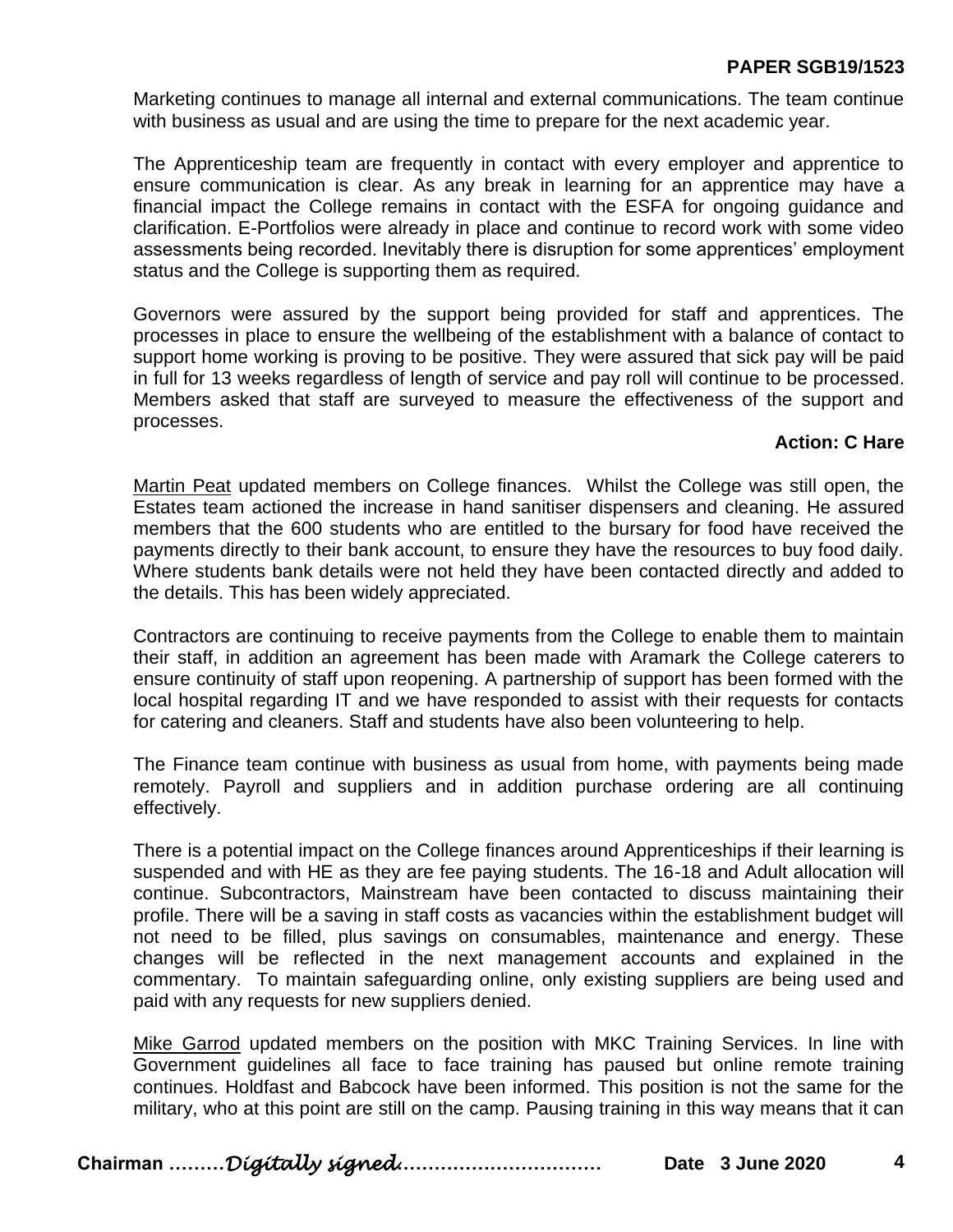easily be resumed.

Members supported this judgement for the protection of delivery staff. They offered assistance if required.

The Chairman thanked the Exec Team for the comprehensive update on the current position. Members agreed that the College had shown incredible professionalism in handling a complex situation. They asked for their thanks to be communicated to all staff.

#### **Action: S Cook**

The Chairman asked that all Governors use their networks and social media to share the message that the College is a critical member of our local community. It was suggested that this communication be drafted by the Comms team for Governors to use.

#### **Action: C Hare/S Hyland**

# **FOR APPROVAL**

#### **5 Quality, Teaching and Learning Committee 12 March 2020 and Call notes 6 February 2020 – Paper SGB19/1515(a)**

Michael Blanning and Ed Sallis introduced the highlights from the QTL Call and Committee meeting. He explained that the Committee have been focusing on particular themes and this meeting concentrated on Attendance and HE with robust and detailed reporting and discussion.

- Student Voice from Student Governor J White
- Curriculum update:
	- o Attendance
	- o English and maths
	- o Learning Walks and Formal Observations
	- o Support and Challenge
	- o HE Update
	- o Apprenticeship Update
- Governor Visit feedback
- QTL Call notes 6 February 2020

Governors noted the concerns regarding attendance, Apprenticeships minimum level of performance and HE staffing but were assured by the robust discussion that took place at the meeting and the actions of mitigation in place. Governors gained assurance from the scrutiny that took place around these issues. Members were assured that the College continues to take this issue seriously. In the current situation, the College is being clear with students about their expectations regarding continued engagement if they wish to progress next year. The Committee were informed of a research project being led by the College engaging other education professionals, to gain benchmarking data regarding attendance. The analysis of this data will enable the College to understand the behaviours around attendance and make improvements.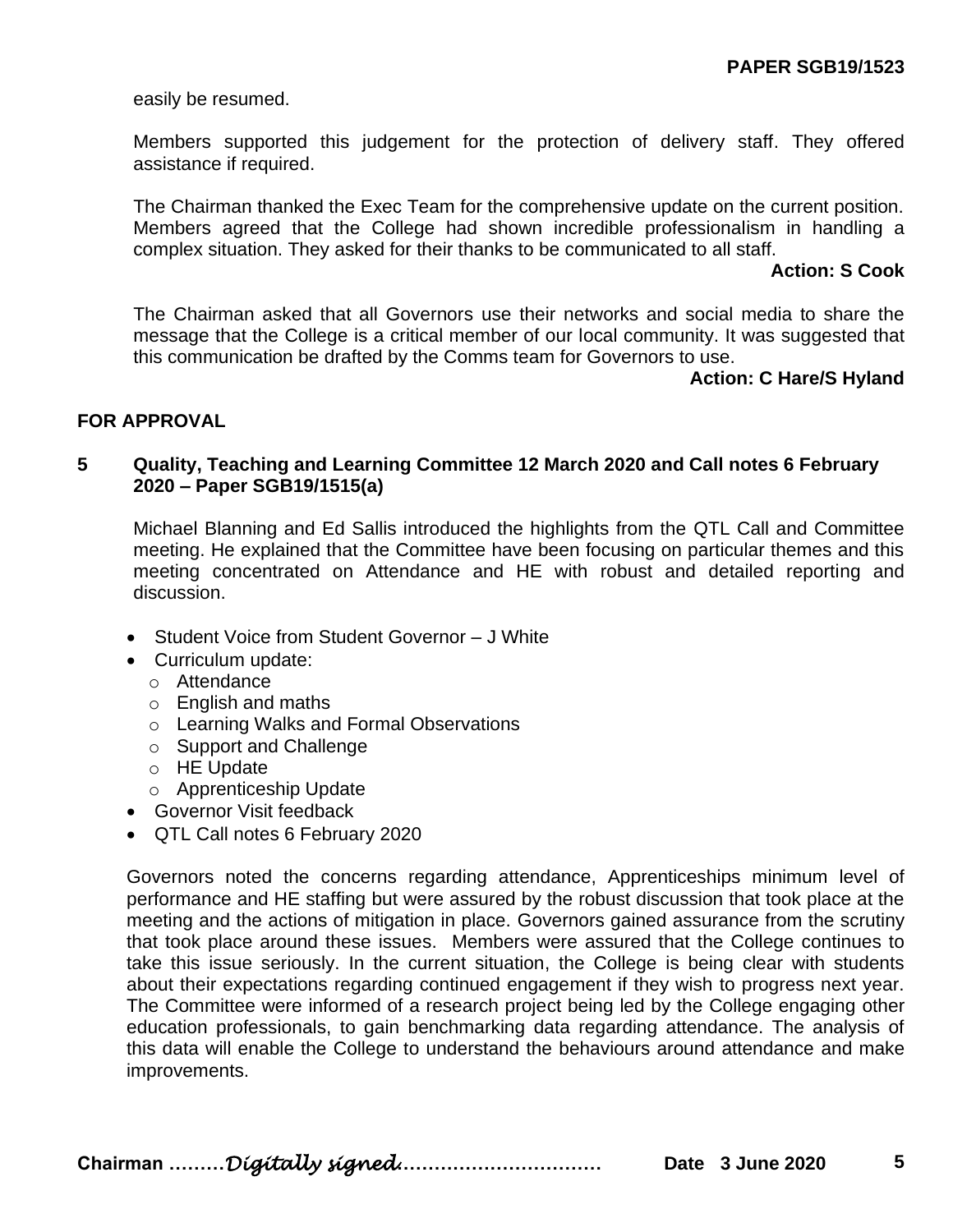Members noted congratulations to staff at the College who had made it possible for the College to win an Award from the National Citizenship Service for innovative work with the ESOL Students to place them in the local community. They also noted that the College had hosted the KFE Skills event and students had received 12 gold medals.

Members **accepted** the minutes.

# **6 Minutes of the Finance & General Purposes Committee Meetings held on 4 March 2020 and confidential minutes - Paper SGB19/1517 (a-e).**

Michael Blanning introduced the minutes of the Finance & General Purposes Committee. **This item was minuted confidentially due to the nature of the content.**

Governing Body members **accepted** the minutes and **agreed** with the recommendations of the Committee.

### **7 Minutes of the Risk & Audit Committee Meeting held on 4 February 2020 - Paper SGB19/1518**

Chris Reeves introduced the minutes of the Risk & Audit Committee meeting and highlighted the following points from the minutes:

- Information Security update given with no concerns noted. Members congratulated the Team on being successful in receiving the Cyber Essential Accreditation for the College which will become a condition of funding.
- Risk Management Report a full review had taken place with some risks merged or removed. All Committees are reviewing their risks at every meeting and making recommendations for changes to R&A Committee
- Proposed changes to the Risk Register were received from the QTL Committee and discussed. M Blanning attend the meeting to present the proposals which were discussed and agreed. The changes have been incorporated into the Full Risk Register.
- Deep Dive for the June meeting. Members agreed to receive a Deep Dive on Learner Records from the Manager of the MIS Team.
- Internal Audit Reports were presented and discussed:
	- $\circ$  Safeguarding Audit Strong assurance given and no concerns raised.
	- $\circ$  Apprenticeship Draft report this audit was split into two areas with separate assurance awarded. C Reeves informed members of his Link visit in this area carried out since the audit and assured Governors that the area is well managed and an action plan is taking forward the recommendations from the audit. Members noted this assurance and requested a detailed update at the next meeting.

**Action: C Reeves**

Governing Body members **accepted** the minutes.

*Rohin Aggarwal left the meeting.*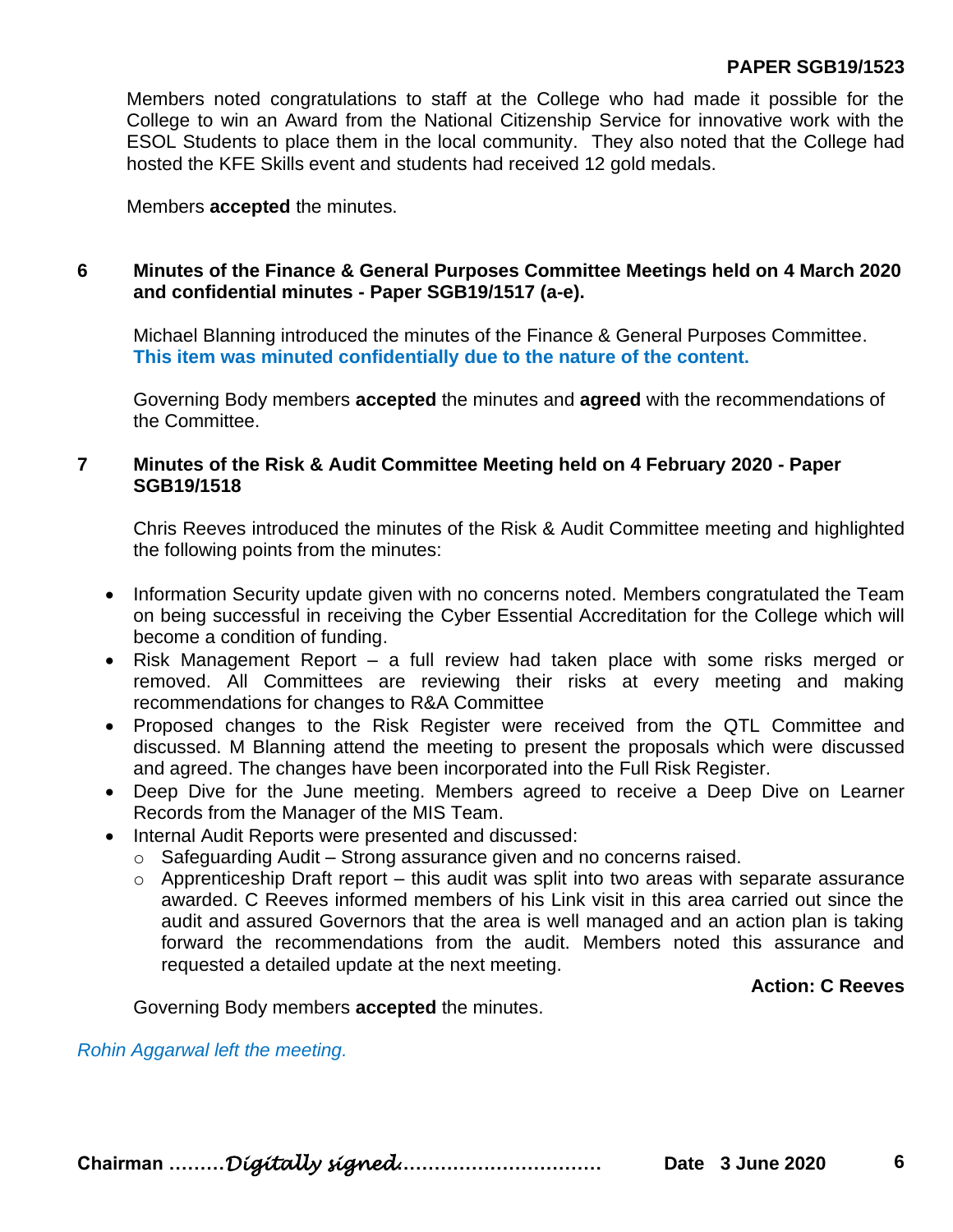#### **8 Minutes of the Search & Governance Committee meeting held on 21 January 2020 - Paper SGB19/1520.**

Pim Baxter introduced the minutes of the Search and Governance Committee (S&G) meeting. The Committee considered:

- Recruitment of a Chair the S&G Committee's panel interviewed a previous Chair of the Board. The interviewee did not wish to commit to more than one term of office. The panel felt that ideally they would like the possibility of two terms from the next Chair. The panel did not feel it appropriate to take this candidate forward. Subsequently the current Chair agreed he could continue in his role for longer in order for there to be an executive search recruitment process put in place for this role and the possibility of remuneration. It was noted that the panel followed the agreed process in a professional manner. Unfortunately as a consequence of this decision, a long standing Board member and Chair of the F&GP Committee, has handed in his resignation. Members formally recorded his contributions to the Board and will thank him in an appropriate way. The Committee recommended that an Executive Search company is appointed to continue the search. Four companies have been approached to present proposals recognising the challenge of this search and process required. The Committee requested permission to review the proposals and appoint a company to take this forward. Once a shortlist is available the Chair interview will take place and recommendations made to the Governing Body.
- Committee membership this continues to be considered as new members join the Board.
- Neil Davies to remain on F&GP Committee as a co-opted member after he leaves the Board – the Committee recommend this and seeks Board approval.
- Upcoming vacancies were noted and Phase 3 recruitment will continue. Members recognised that in the current situation the usual process cannot be followed. It was **agreed** that the more urgent vacancies, such as Finance, will be taken forward by phone or video link and recommendations made to Governing Body. A promising application is being pursued for this position.
- Five Governor & Link Governors visits were noted. Members are encouraged to engage in these visits.
- Third Year Evaluations were received for I Daniel and D Innes with no concerns raised.
- Mandatory Training Governors with outstanding training have been reminded of the expectation.
- Recruitment Update Current position update Interviews took place on 10 February 2020 and the following recommended to the Governing Body for approval:
	- o Maire Woolston recommended to become a Governor on the Governing Body. CV attached. Members who had met M Woolston when she observed a QTL meeting, supported this recommendation.
	- o Pursue an Executive Search for Chair to be approved.

P Baxter updated members on actions taken since the meeting:

• Met Claire Richardson, Co-opted member of R&A Committee, to ask her to become a full member of the Governing Body. P Baxter, supported by the R&A Committee members,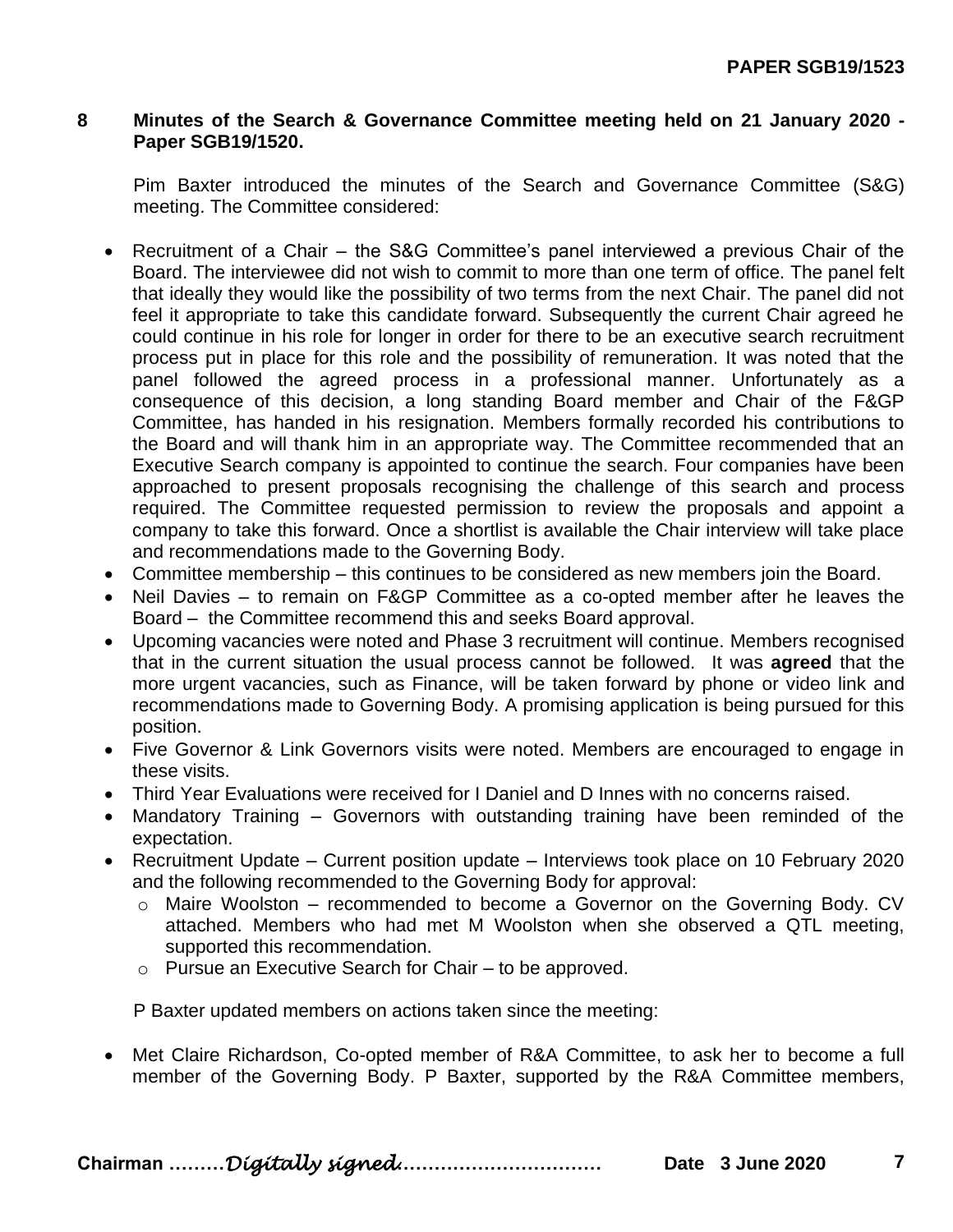recommended her appointment as a full member. Her CV has been added to the papers for members to review.

• Remuneration of the Chair – permission to be sought from the Charity Commission. Members felt that remunerating this position was the correct way forward.

The Chairman asked each member to present in turn for their comments or approval.

# **Recommendations for approval by the Governing Body:**

- **Appointment** of Maire Woolston
- **Appointment** of Claire Richardson
- **Approval** to conduct an Executive Search for a Chairman
- **Approval** for Neil Davies to remain on F&GP Committee as a co-opted member after he leaves the Board.
- **Approval** for permission to be sought from the Charity Commission for remuneration of Chair going forward.

Members **accepted** the minutes and **approved** the **recommendations** above.

#### **FOR SUMMARY OR INFORMATION ONLY**

# **9 Principal's Report – Paper SGB19/1514**

Simon Cook Principal/CEO presented his report to members. It was agreed that with the current changes to the agenda and meeting format, the paper for strategic discussion would be brought forward to the next meeting. Members noted the following from the paper:

# **1. Strategy Development**

An update on actions from the Away Day held on 31<sup>st</sup> January 2020, and the plans for key discussion items at Governing Body over the next few months were presented in Appendix 1 – MKC Strategy Day summary.

# **2. MKC/MKCTS Relationship and proposal**

This section includes three appendices. This area requires discussion and agreement on the principles of Governance between MKC and MKCTS in order to help the further work of both organisations. (Appendix 2 – MKC & MKCTS Paper. Appendix 2a – Copy of Instruments and Articles for MKCTS. Appendix 2b – Summary of a subsidiary company). This item will be brought forward to the next meeting.

# **Action: S Cook**

# **3. Student recruitment – the College**

An update building on the paper submitted at December Board meeting regarding the current and future position of student numbers at the College.

#### **4. FE Commissioner letter** (Appendix 3)

A copy, and summary of the latest letter to colleges from the FE Commissioner.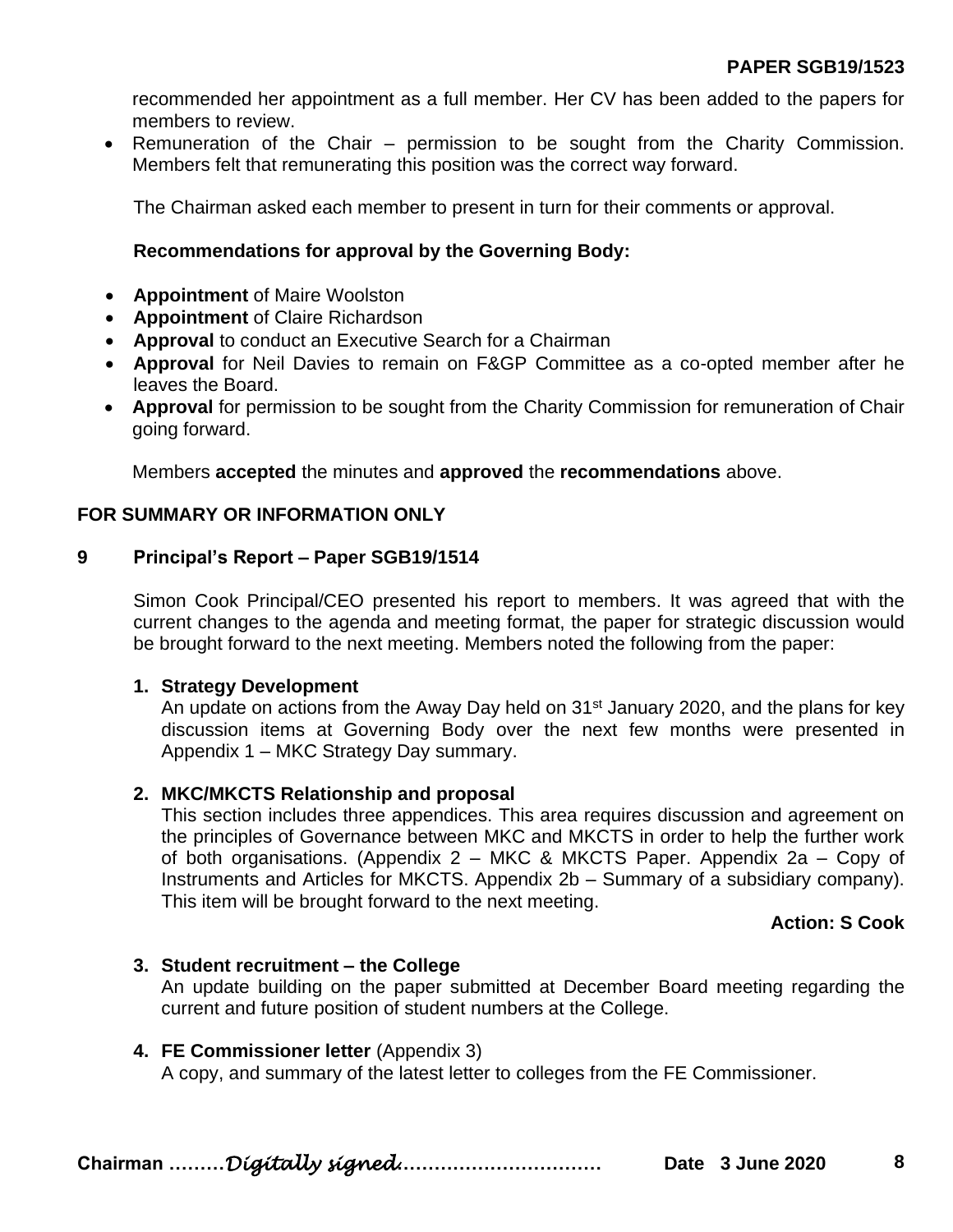# **5. Progress against short and long term priorities**

An update on the key priorities for 2019/20.

Members agreed to inform the Principal of any comments or concerns via the Clerk and that a detailed discussion regarding the MKC/MKCTS relationship will be held at the next meeting.

**Action: All Members**

Governing Body members thanked Simon and **accepted** the report.

# **10 Safeguarding Update – Paper SGB19/1516**

Pim Baxter, Safeguarding Governor, highlighted the following points for information from the update:

- Update given at the College's Safeguarding & Wellbeing Strategic Committee 11 March 2020 on which Pim Baxter sits.
- The demand of Counselling, Welfare, Transition and Social Emotional Mental Health and Wellbeing services (SEMH) continues to be high.
	- $\triangleright$  Medway = 502
	- $\triangleright$  Maidstone = 216
- LADO referrals to date 3
- There is one current open LADO referral
- PREVENT Referrals to date 3
- PREVENT Referrals adopted 2
- PREVENT Referrals not progressed 1
- Multi Agency Hub referral (MASH) requests students this term = 27
- Safeguarding internal audit gained Strong assurance.

Members thanked P Baxter for the update and no concerns were raised.

# **11 Update from Chairman of MidKent College Training Services Ltd (MKCTS**) **- Paper SGB19/1519**

#### **This item was minuted confidentially due to the commercial sensitivity.**

David Innes introduced the update from the Chairman of MKCTS Ltd. regarding the performance of MKCTS since the last meeting. He introduced Nick Baveystock who will be the MKCTS Chairman from 1 April 2020.

Governing Body members **accepted** the report.

# **12 Matters Arising Document – Paper SGB19/1513**

The matters were noted as ongoing with no outstanding matters raising concern.

# **13 Any Other Business**